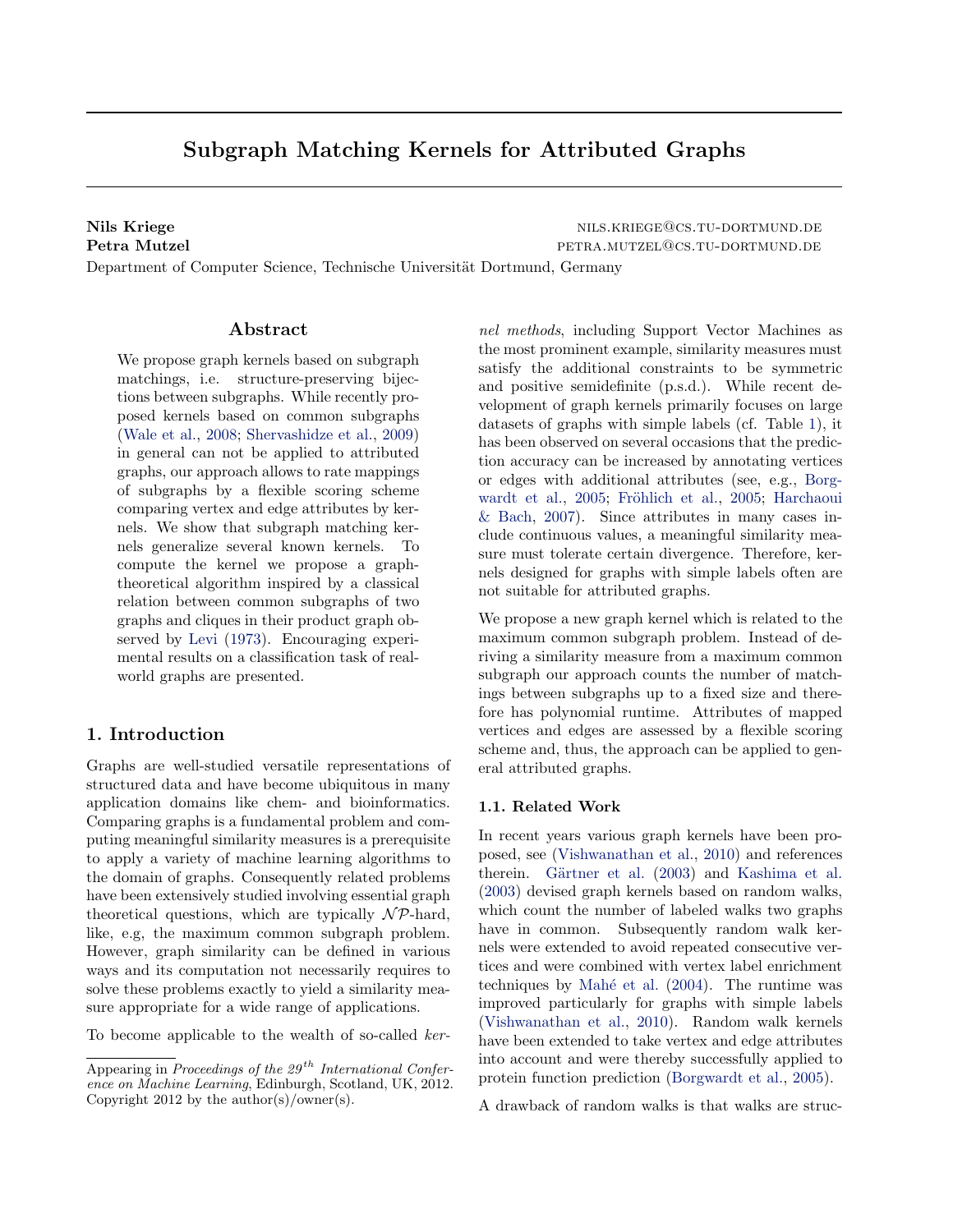<span id="page-1-0"></span>Table 1. Summary on (selected) graph kernels regarding computation by explicit feature mapping (EXP.  $\phi$ ) and support for attributed graphs (ATTR.).

| <b>GRAPH KERNEL</b>                                                                                                                                                                                     | EXP. $\phi$ ATTR.         |   |
|---------------------------------------------------------------------------------------------------------------------------------------------------------------------------------------------------------|---------------------------|---|
| RW (Gärtner et al., 2003)<br>TP (Ramon & Gärtner, 2003)<br>SP (Borgwardt & Kriegel, 2005)<br>Graphlet (Shervashidze et al., 2009)<br>NSPDK (Costa $&$ De Grave, 2010)<br>WL (Shervashidze et al., 2011) | $\times$<br>$\times$<br>× | × |

turally simple. However, computing kernels by counting common subgraphs of unbounded size is known to be  $\mathcal{NP}$ -complete (Gärtner et al., [2003\)](#page-7-0). Thus, another direction in the development of graph kernels focuses on small subgraphs of a fixed size  $k \in \{3, 4, 5\},\$ referred to as graphlets, which primarily apply to unlabeled graphs [\(Shervashidze et al.,](#page-7-0) [2009\)](#page-7-0). Furthermore tree patters, which are allowed to contain repeated vertices just like random walks, were proposed by [Ramon](#page-7-0)  $& Gärtner (2003)$  $& Gärtner (2003)$  and later refined by Mahé  $& Vert$ [\(2009\)](#page-7-0). While these approaches are based on all common subtree patterns of a specified height, others only take the entire neighborhood of each vertex up to given distance into account [\(Shervashidze et al.,](#page-7-0) [2011\)](#page-7-0), thus reducing the number of features and the required runtime significantly. [Menchetti et al.](#page-7-0) [\(2005\)](#page-7-0) proposed a weighted decomposition kernel, which determines matching substructures by a restrictive kernel (selec $tor$ ) and weights each matching by a kernel defined on the context of the matching. A kernel based on shortest-paths was developed by [Borgwardt & Kriegel](#page-6-0) [\(2005\)](#page-6-0), which first computes the length of shortestpaths between all pairs of vertices and then counts pairs with similar labels and distance. Instead of comparing pairs of individual vertices, the kernel proposed by [Costa & De Grave](#page-7-0) [\(2010\)](#page-7-0) associates a string encoding the neighborhood subgraph with each vertex.

Several graph kernels were tailored especially to chemical compound. For attributed molecular graphs Fröhlich et al. [\(2005\)](#page-7-0) proposed a similarity measure based on an optimal assignment of vertices. However, the proposed function was shown not be p.s.d. [\(Vishwanathan et al.,](#page-7-0) [2010\)](#page-7-0). Established techniques in cheminformatics are based on features which can be 1. directly generated from the molecular graph, e.g. all paths or subgraphs up to a certain size [\(Wale et al.,](#page-7-0) [2008\)](#page-7-0), similar to graphlets, 2. taken from a predefined dictionary or 3. generated in a preceding data-mining phase, e.g. using frequent subgraph mining.

The proposed techniques can be classified into approaches that use explicit feature mapping and those that directly compute a kernel function. If explicit representations are manageable, these approaches usually outperform other kernels regarding runtime on large datasets, since the number of vector representations scales linear with the dataset size. However, these approaches do not support attributed graphs, cf. Table 1. The computation technique proposed for random walk and tree pattern kernels, in contrast, can be extended to compare vertex and edge attributes by kernels. However, compared to graphlet kernels these approaches are based on simple features including repeated vertices.

We propose a technique that uses small subgraphs contained in the two graphs under comparison, similar to graphlets, but simultaneously provide the flexibility to compare vertex and edge attributes by means of arbitrary kernel functions.

## 2. Preliminaries

In this section basic concepts of graph theory are introduced. We refer to simple undirected graphs. Given a graph  $G = (V, E)$  we denote by  $V(G) = V$ and  $E(G) = E$  the set of vertices and edges, respectively. The set of vertices *adjacent* to a vertex  $v$  is denoted by  $N(v) = \{u \in V : (u, v) \in E\}$ . A path of length *n* is a sequence of vertices  $(v_0, \ldots, v_n)$  such that  $(v_i, v_{i+1}) \in E$  for  $0 \leq i < n$ . A graph is *connected* if at least one path between any pair of vertices exists and *disconnected* otherwise. A graph  $G' = (V', E')$  is a subgraph of a graph  $G = (V, E)$ , written  $G' \subseteq G$ , iff  $V' \subseteq V$  and  $E' \subseteq E$ . If  $E' = (V' \times V') \cap E$  holds,  $G' = G[V']$  is said to be *induced* by V' in G. Note that a subgraph of a connected graph may be disconnected. In the following we will always refer to induced subgraphs and assume graphs to be labeled or *attributed*, i.e. a graph is a 3-tuple  $G = (V, E, l)$ , where  $l: V \cup E \rightarrow \mathcal{L}$  is a labeling function associating the label  $l(v)$  to the vertex v and  $l(e)$  to the edge e. All labels are from the set  $\mathcal L$  and may as well consist of tuples of attribute-value pairs.

A graph isomorphism between two labeled graphs  $G_1 = (V_1, E_1, l_1)$  and  $G_2 = (V_2, E_2, l_2)$  is a bijection  $\varphi : V_1 \to V_2$  that preserves adjacencies, i.e.  $\forall u, v \in V_1 : (u, v) \in E_1 \Leftrightarrow (\varphi(u), \varphi(v)) \in E_2$ , and labels: Let  $\psi_{\varphi}: V_1 \times V_1 \to V_2 \times V_2$  be the mapping of vertex pairs implicated by the bijection  $\varphi$  such that  $\psi_{\varphi}((u, v)) = (\varphi(u), \varphi(v))$ . Then to preserve labels the conditions  $\forall v \in V_1 : l_1(v) \equiv l_2(\varphi(v))$  and  $\forall e \in E_1 : l_1(e) \equiv l_2(\psi_\varphi(e))$  must hold, where  $\equiv$  denotes that two labels are considered equivalent. Two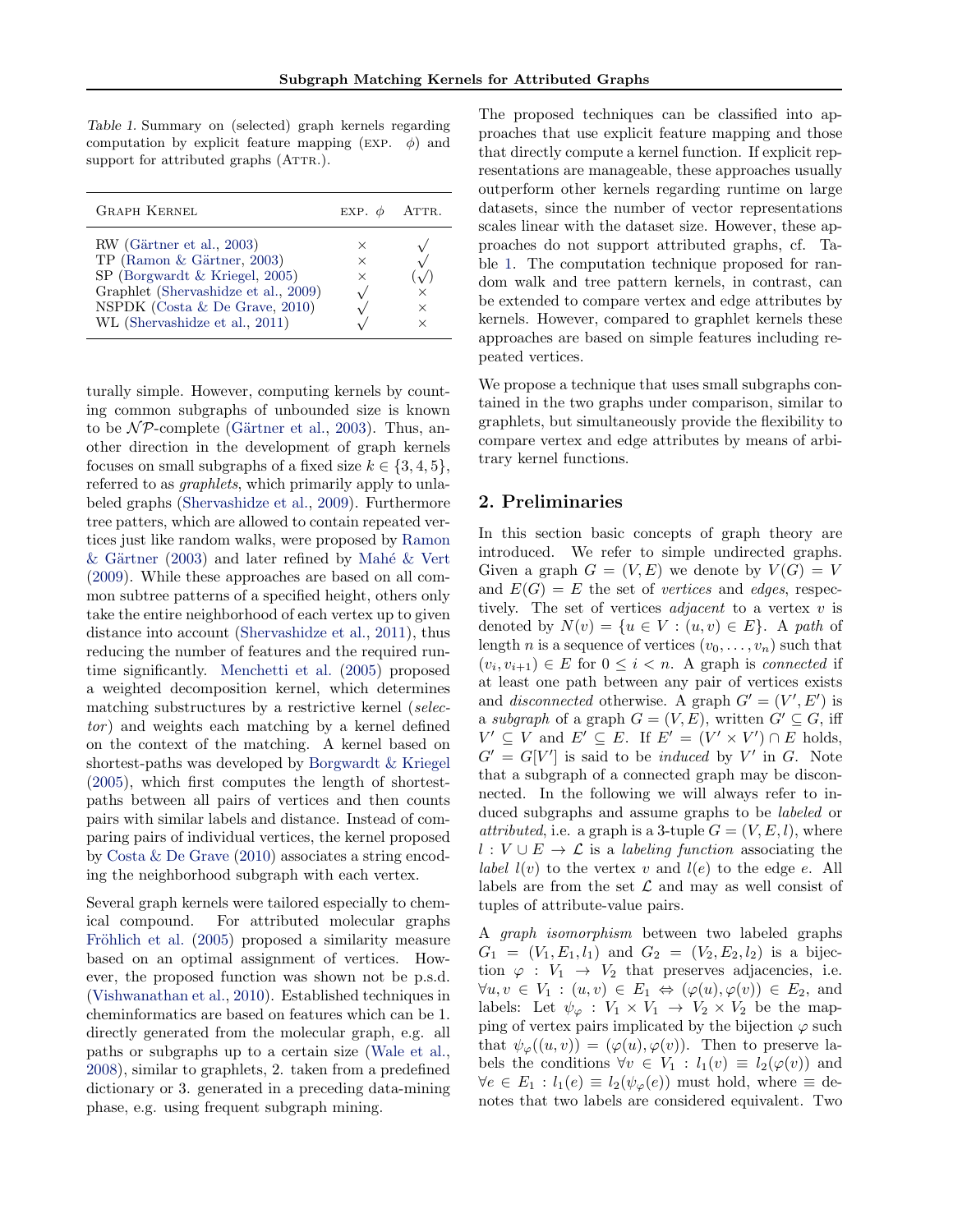<span id="page-2-0"></span>graphs  $G_1$ ,  $G_2$  are said to be *isomorphic*, written  $G_1 \simeq G_2$ , if a graph isomorphism between  $G_1$  and  $G_2$  exists. An *automorphism* of a graph  $G = (V, E)$  is a graph isomorphism  $\varphi: V \to V$ . The set of automorphisms of G is denoted by  $Aut(G)$ .

# 3. A Subgraph Matching Kernel

Several graph kernels count the number of isomorphic subgraphs contained in two graphs. A common subgraph isomorphism in contrast denotes a mapping between such subgraphs that preserves their structure.

Definition 1 (Common Subgraph Isomorphism) Let  $G_1 = (V_1, E_1, l_1), G_2 = (V_2, E_2, l_2)$  be two graphs and  $V'_1 \subseteq V_1$ ,  $V'_2 \subseteq V_2$  subsets of their vertices. A graph isomorphism  $\varphi$  of  $G_1[V_1']$  and  $G_2[V_2']$  is called common subgraph isomorphism (CSI) of  $G_1$  and  $G_2$ .

Based on this definition we define the following kernel and will see later that the function is p.s.d.

**Definition 2 (CSI Kernel)** Let  $\mathcal{I}(G_1, G_2)$  denote the set of all CSIs of two graphs  $G_1$  and  $G_2$  and  $\lambda: \mathcal{I}(G_1, G_2) \to \mathbb{R}^+$  a weight function. The function

$$
k_{\text{csi}}(G_1, G_2) = \sum_{\varphi \in \mathcal{I}(G_1, G_2)} \lambda(\varphi) \tag{1}
$$

is called *common subgraph isomorphism kernel.*  $\Box$ 

When vertices and edges are annotated with arbitrary attributes it is inappropriate to require a mapping to preserve the structure and the labels of the two graphs exactly. To this end, we generalize Def. 2 to allow for a more flexible scoring of bijections referred to as *graph* matching.

#### Definition 3 (Subgraph Matching Kernel)

Given two graphs  $G_1 = (V_1, E_1, l_1), G_2 = (V_2, E_2, l_2),$ let  $\mathcal{B}(G_1, G_2)$  denote the set of all bijections between sets  $V'_1 \subseteq V_1$  and  $V'_2 \subseteq V_2$  and let  $\lambda : \mathcal{B}(G_1, G_2) \to \mathbb{R}^+$ be a weight function. The subgraph matching kernel is defined as

$$
k_{\mathrm{sm}}(G_1,G_2) = \sum_{\varphi \in \mathcal{B}(G_1,G_2)} \lambda(\varphi) \prod_{v \in V_1'} \kappa_V(v,\varphi(v)) \prod_{e \in V_1' \times V_1'} \kappa_E(e,\psi_\varphi(e)),
$$

where  $V_1' = \text{dom}(\varphi)$  and  $\kappa_V$ ,  $\kappa_E$  kernel function defined on vertices and pairs of vertices, respectively.  $\Box$ 

**Theorem 1** The subgraph matching kernel is  $p.s.d.$ 

PROOF The structure of a graph  $G = (V, E)$  with *n* vertices can be encoded by a tuple  $(\vec{v}, e)$ , where  $\vec{v} = (v_i)_n$  is a sequence of the vertices in V and  $e = [e_{i,j}]_{n \times n}$  is a matrix of elements  $E \cup \{\epsilon\}$ , such that  $e_{i,j} = (v_i, v_j)$  if  $(v_i, v_j) \in E$  and  $\epsilon$  otherwise. By extending  $\vec{v}$  and **e** by additional  $\epsilon$ -elements we can encode graphs of different size into the same space. Each permutation of the vertices of a graph yields a valid encoding and a graph can be decomposed into all its encodings. This allows us to define a graph kernel by specifying an R-convolution [\(Haussler,](#page-7-0) [1999\)](#page-7-0). Let  $R(\vec{v}, e, G)$  be a relation, where  $\vec{v}$  and e are defined as above, G is a graph and  $R(\vec{v}, e, G) = 1$  iff  $(\vec{v}, e)$  is an encoding of G. Let  $R^{-1}(G) = \{(\vec{v}, e) : R(\vec{v}, e, G) = 1\}$ be the set of encodings of  $G$ . We can now specify the R-convolution kernel

$$
k_{\text{enc}}(G_1, G_2) = \sum_{\substack{(a, e) \in R^{-1}(G_1) \\ (\vec{v}, f) \in R^{-1}(G_2)}} \prod_i \kappa_V(u_i, v_i) \prod_{i, j} \kappa_E(e_{i, j}, f_{i, j}),
$$

where  $\kappa_V(\epsilon, \cdot) = 0$ . Combining this kernel with a convolution kernel based on subgraph decomposition and a suitable weight function yields

$$
k(G_1, G_2) = \sum_{G_1' \subseteq G_1} \sum_{G_2' \subseteq G_2} \frac{1}{|V(G_1')|!} k_{\text{enc}}(G_1', G_2').
$$
 (2)

This kernel is equivalent to  $k_{\rm sm}$  with  $\lambda(\varphi) = 1$ , since there are exactly  $n!$  pairs of encodings of two graphs with *n* vertices corresponding to the same bijection.

We can identify Def. 2 as a special case of Def. 3, where

$$
\kappa_V(v_1, v_2) = \begin{cases} 1 & \text{if } l_1(v_1) \equiv l_2(v_2), \\ 0 & \text{otherwise and} \end{cases}
$$

$$
\kappa_E(e_1, e_2) = \begin{cases} 1 & \text{if } e_1 \in E_1 \land e_2 \in E_2 \land l_1(e) \equiv l_2(e) \\ & \text{or } e_1 \notin E_1 \land e_2 \notin E_2, \\ 0 & \text{otherwise.} \end{cases}
$$

These kernels assure that exactly the conditions of graph isomorphism are fulfilled. Therefore the CSI kernel is a special case of the subgraph matching kernel and we may state the following corollary.

**Corollary 1** The CSI kernel is p.s.d.

#### 3.1. Relation to the Subgraph Kernel

The definitions of subgraph kernels proposed slightly differs. Here we refer to induced subgraphs of unbounded size.

Definition 4 (Subgraph Kernel) Given two graphs  $G_1, G_2 \in \mathcal{G}$  and a weight function  $\lambda_s : \mathcal{G} \to \mathbb{R}^+$ . The subgraph kernel is defined as

$$
k_{s}(G_1, G_2) = \sum_{G_1' \subseteq G_1} \sum_{G_2' \subseteq G_2} \lambda_{s}(G_1') k_{\simeq}(G_1', G_2'), \quad (3)
$$

where  $k \sim : \mathcal{G} \times \mathcal{G} \rightarrow \{0, 1\}$  is the isomorphism kernel, i.e.  $k_{\simeq}(G'_1, G'_2) = 1$  iff  $G'_1 \simeq G'_2$  $\blacksquare$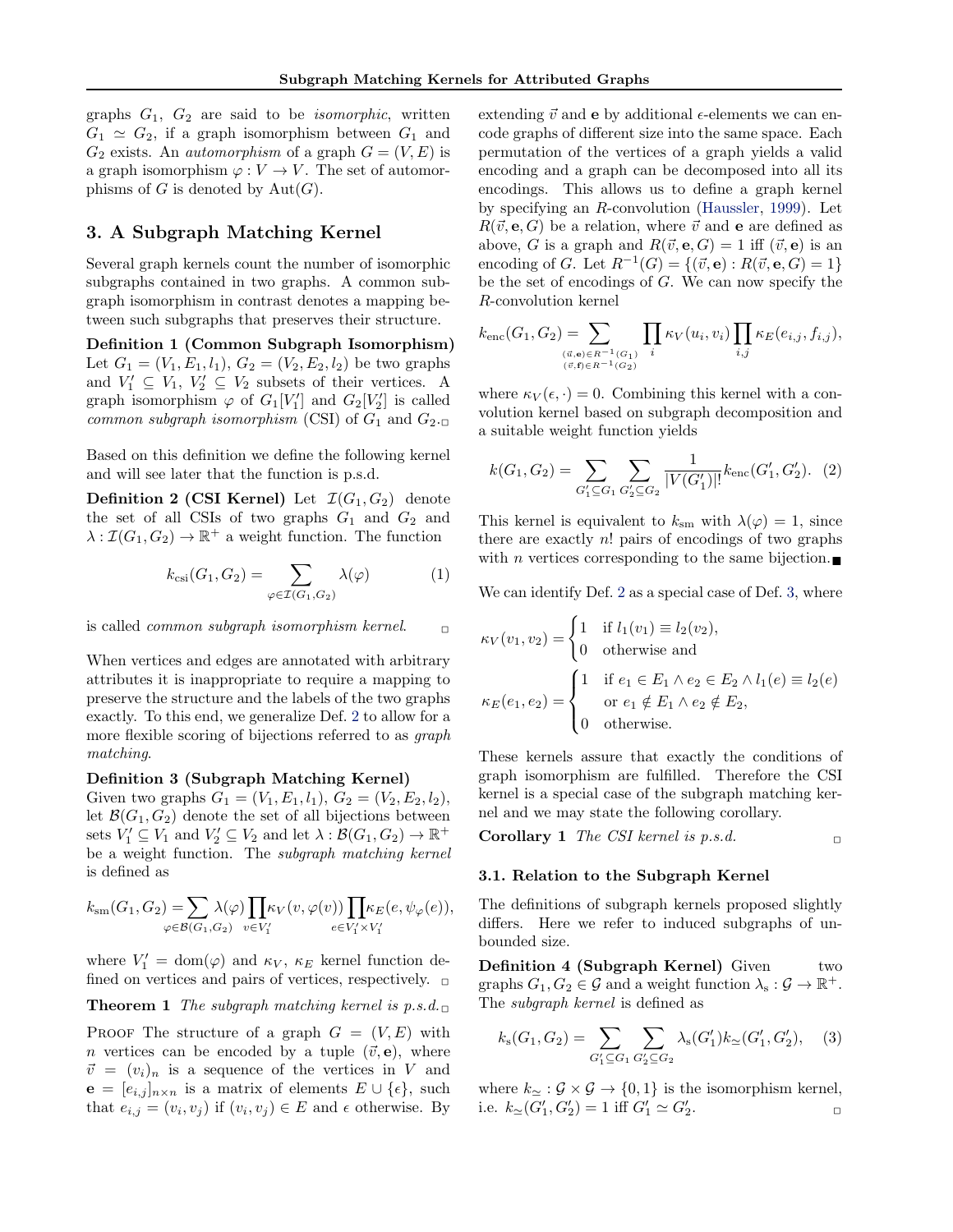<span id="page-3-0"></span>The subgraph kernel basically counts isomorphic subgraphs, while the CSI kernel counts the number of isomorphisms between subgraphs. Since there may be more than one isomorphism between a pair of isomorphic subgraphs, both concepts differ in detail.

**Theorem 2** Let  $k_s$  be a subgraph kernel with weight  $function \lambda_s$  and  $k_{\text{csi}}$  a CSI kernel with weight func- $\text{tion }\lambda_{\text{csi}}(\varphi) = \frac{\lambda_{\text{s}}(G)}{|\text{Aut}(G)|}$ , where  $G = G_1[\text{dom}(\varphi)]$ . Then  $k_{\text{csi}}(G_1, G_2) = k_{\text{s}}(G_1, G_2)$  for all graphs  $G_1, G_2 \in \mathcal{G}$ . PROOF For each pair  $(G'_1, G'_2)$  that contributes to the sum of Eq. [\(3\)](#page-2-0),  $G'_1 \simeq G'_2$  holds. CSIs exist for these pairs of graphs only. There are  $|\text{Aut}(G_1')| = |\text{Aut}(G_2')|$ isomorphism between  $G'_1$  and  $G'_2$ , each of which is contained in  $\mathcal{I}(G_1, G_2)$  and contributes to Eq. [\(1\)](#page-2-0). This is compensated by the correction term  $|\text{Aut}(G_1')|^{-1}$ .

#### 3.2. Relation to the Pharmacophore Kernel

Mahé et al.  $(2006)$  proposed a kernel to compare chemical compounds based on characteristic features together with their relative spatial arrangement, socalled pharmacophores. To this end, a molecule is represented by a set of pairs  $M = \{(x_i, l_i) \in \mathbb{R}^3 \times \mathcal{L}\}\$ i, where  $x_i$  are the coordinates of a feature i in a 3dimensional space and  $l_i$  is an associated label. The set of pharmacophores of a molecule M is  $\mathcal{P}(M) =$  $\{(a_1, a_2, a_3) \in M^3 : a_1 \neq a_2, a_1 \neq a_3, a_2 \neq a_3\}.$  The pharmacophore kernel is then defined as

$$
k_{\rm p}(M_1, M_2) = \sum_{p_1 \in \mathcal{P}(M_1)} \sum_{p_2 \in \mathcal{P}(M_2)} k_{\rm i}(p_1, p_2) k_{\rm s}(p_1, p_2)
$$

and measures the similarity of two molecules based on triples of similar characteristic features with a similar spatial arrangement, which is quantified by the two kernels  $k_i$  and  $k_{s_i}$  respectively. These are defined as  $k_i(p, p') = \prod_{i=1}^3 k_{\text{feat}}(l_i, l'_i)$  and  $k_s(p, p') =$  $\prod_{i=1}^{3} k_{\text{dist}}(||x_i, x_{i+1}||, ||x'_i, x'_{i+1}||),$  where  $|| \cdot ||$  denotes the Euclidean distance and the index  $i + 1$  is taken modulo 3.

From the representation  $M$  of a molecule as used by the pharmacophore kernel we can construct a graph  $G(M) = (V_M, E_M, l_M)$ , such that  $V_M =$  $\{v_1, \ldots, v_{|M|}\}\$  with  $l_M(v_i) = l_i$  and  $E_M = V_M \times V_M$ with  $l_M((v_i, v_j)) = ||x_i, x_j||$ .

**Theorem 3** Let  $k_p$  be a pharmacophore kernel and ksm a subgraph matching kernel with weight function  $\lambda(\varphi) = 6$  if  $|\text{dom}(\varphi)| = 3$  and 0 otherwise and vertex and edge kernels defined as  $\kappa_V(v_1, v_2)$  =  $k_{\text{feat}}(l(v_1), l(v_2))$  and  $\kappa_E(e_1, e_2) = k_{\text{dist}}(l(e_1), l(e_2)).$ Then  $k_p(M_1, M_2) = k_{sm}(G(M_1), G(M_2))$  holds.

PROOF The weight function  $\lambda$  ensures that only subgraphs with three vertices contribute to the value of



Figure 1. Two labeled graphs (a), (b) and their product graph  $G_P$  (c); dashed lines represent d-edges.

 $k_{\rm sm}$ . Since  $G(M)$  is a complete graph by definition, each common subgraph induced by three vertices is a triangle, i.e. all triples of vertices with their pairwise distances are taken into account. For each subset with three vertices there are six different triples representing all possible permutations. Comparing two subsets with three elements,  $3! = 6$  combinations of associated triples correspond to the same mapping of three vertices. Thus, multiplying the value of 3-element subgraph matchings by 6 compensates for this.

#### 3.3. Kernel Computation

In this section we propose an algorithm to compute the CSI and subgraph matching kernel. Our technique is inspired by a classical result of [Levi](#page-7-0) [\(1973\)](#page-7-0) who observed a relation between common subgraphs of two graphs and cliques in their product graph. Given two graphs  $G_1 = (V_1, E_1, l_1)$  and  $G_2 = (V_2, E_2, l_2)$ , the (modular) product graph  $G_P = (V_P, E_P)$  of  $G_1$  and  $G_2$ is defined by  $V_P = \{(v_1, v_2) \in V_1 \times V_2 : l_1(v_1) \equiv l_2(v_2)\}\$ and  $E_P$  containing an edge connecting two vertices  $(u_1, u_2), (v_1, v_2) \in V_P$  iff  $u_1 \neq v_1, u_2 \neq v_2$  and either  $e_1 = (u_1, v_1) \in E_1$  and  $e_2 = (u_2, v_2) \in E_2$  and  $l_1(e_1) \equiv l_2(e_2)$  (c-edge) or  $e_1 \notin E_1$  and  $e_2 \notin E_2$  (dedge). The distinction of c-edges and d-edges is due to [Koch](#page-7-0) [\(2001\)](#page-7-0); c-edges represent common adjacency and d-edges common non-adjacency<sup>1</sup>. Thus, two vertices of the product graph are adjacent iff the corresponding vertex mappings can be part of the same CSI, see Fig. 1 for an example.

[Levi](#page-7-0) [\(1973\)](#page-7-0) observed that each maximum clique in the product graph is associated with a maximum common subgraph of the factor graphs. Furthermore, the vertex set C is a clique in  $G_P$  iff there is a corresponding CSI  $\varphi \in \mathcal{I}(G_1, G_2)$ . As a consequence we can enumerate (or count) all CSIs by enumerating (counting) the cliques of the product graph. To compute

<sup>&</sup>lt;sup>1</sup>The concept of product graphs has been used for the computation of graph kernels before. Note that the definition used here is different from the direct product graph, which contains only c-edges, proposed by Gärtner et al. [\(2003\)](#page-7-0) to compute a random walk kernel.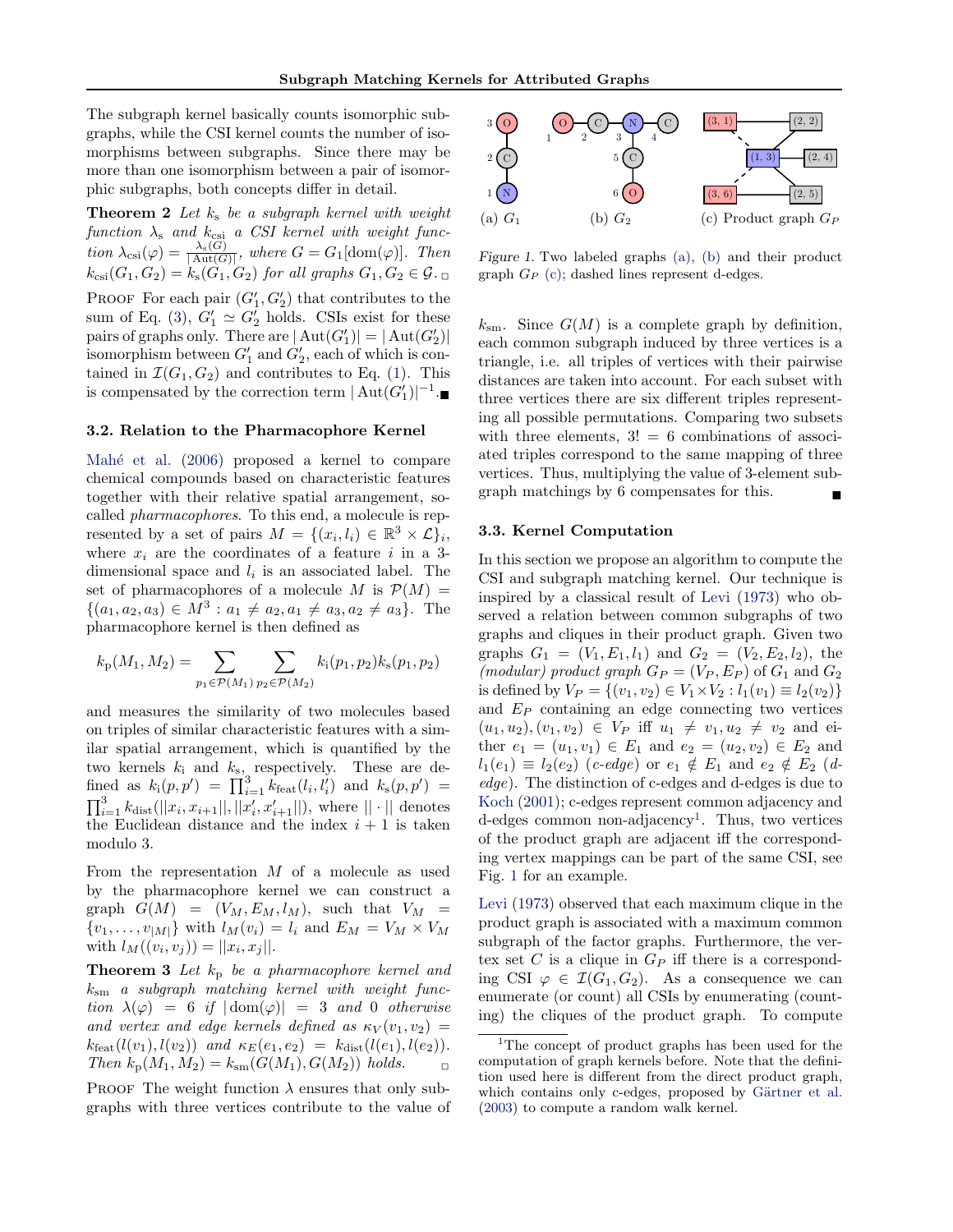the subgraph matching kernel we extend the approach by means of a weighted product graph, where vertices and edges are annotated with the values of  $\kappa_V$  and  $\kappa_E$ , respectively. Each clique is then associated with the product of the weights of all vertices and edges contained in it.

Definition 5 (Weighted Product Graph) Given two graphs  $G_1 = (V_1, E_1, l_1), G_2 = (V_2, E_2, l_2)$  and vertex and edge kernels  $\kappa_V$  and  $\kappa_E$ , the weighted product graph (WPG)  $G_P = (V_P, E_P, c)$  of  $G_1$  and  $G_2$ is defined by

$$
V_P = \{(v_1, v_2) \in V_1 \times V_2 : \kappa_V(v_1, v_2) > 0\}
$$
  
\n
$$
E_P = \{((u_1, u_2), (v_1, v_2)) \in V_P \times V_P : u_1 \neq v_1 \land u_2 \neq v_2 \land \kappa_E((u_1, v_1), (u_2, v_2)) > 0\}
$$
  
\n
$$
c(v) = \kappa_V(v_1, v_2) \quad \forall v = (v_1, v_2) \in V_P
$$
  
\n
$$
c(e) = \kappa_E((u_1, v_1), (u_2, v_2)) \quad \forall e \in E_P,
$$

where  $e = ((u_1, u_2), (v_1, v_2)).$ 

If we assume  $\kappa_E(e_1, e_2) = 0$  if  $e_1 \in E_1$  and  $e_2 \notin E_2$ or vice versa, the distinction of c- and d-edges carries over to weighted product graphs.

Algorithm 1:  $\text{SMKERNEL}(w, C, P)$ 

**Input** : WPG  $G_P = (V_P, E_P, c)$ , weight function  $\lambda$ Initial :  $value \leftarrow 0$ ; SMKERNEL $(1, \emptyset, V_P)$ **Param.**: Weight w of the clique  $C$ , candidate set  $P$ Output: Result of the kernel function value

1 while  $|P| > 0$  do

2 v ← arbitrary element of P 3  $C' \leftarrow C \cup \{v\}$  $4 \mid w' \leftarrow w \cdot c(v)$  $\triangleright$  multiply by vertex weight 5 forall the  $u \in C$  do 6  $\vert \psi' \leftarrow w' \cdot c(u, v)$   $\Rightarrow$  multiply by edge weights  $\tau \mid value \leftarrow value + w' \cdot \lambda(C')$ 8 SMKERNEL $(w', C', P \cap N(v))$  ⊳ extend clique 9  $P \leftarrow P \setminus \{v\}$ 

Algorithm 1 computes the subgraph matching kernel by enumeration of cliques. A current clique is extended stepwise by all vertices preserving the clique property. These vertices form the candidate set P. Whenever the current clique  $C$  is extended by a new vertex  $v$ , the weight of the vertex itself (line 4) and all the edges connecting  $v$  to a vertex in  $C$  (line 6) are multiplied with the weight of the current clique  $w$  to obtain the weight of the new clique. The algorithm effectively avoids duplicates by removing a vertex from the candidate set after all cliques containing it have been exhaustively explored (line 9).

### 3.3.1. Restriction to Subgraph Classes

In this section we discuss restrictions to certain classes of subgraphs, their relation to cliques in the product graph and appropriate modifications of the enumeration algorithm. Since finding a maximum clique or a maximum CSI is known to be an  $\mathcal{NP}$ -hard problem, it may be required in practice to restrict the size of the subgraphs considered. Modifying Algorithm 1 to stop the recursion whenever a fixed maximum size k has been reached, effectively restricts the size of the cliques and thereby the size of the matched subgraphs, which is quantified by the number of vertices.

Restricting to connected subgraphs may also significantly reduce the search space, especially when graphs are sparse. Moreover disconnected subgraphs convey less structural information and may therefore be considered less relevant. This constraint can be realized by an adaption of a technique proposed by [Koch](#page-7-0) [\(2001\)](#page-7-0). A clique that is spanned by c-edges, a so-called c-clique, corresponds to a connected CSI. Algorithm 1 can be modified to only enumerate c-cliques by making sure that only vertices are added that are adjacent to a vertex in the current clique via at least one cedge. The restricted variants remain p.s.d., since they are equivalent to the general subgraph matching kernel with a suitably chosen weight function.

#### 3.3.2. Runtime Analysis

Complexity The runtime of Algorithm 1 depends on the number of cliques in the product graph. Since there is a one-to-one correspondence between cliques and bijections contributing to the kernel value, we can derive an upper bound for the number of cliques in  $G_P$  by considering the number of possible bijections. There are  $\binom{n}{k}$  induced subgraphs of size k in a graph with  $n$  vertices and up to  $k!$  isomorphisms between graphs of size  $k$ . Thus, we have

$$
C(k) = \sum_{i=0}^{k} i! \binom{n_1}{i} \binom{n_2}{i} \le \sum_{i=0}^{k} \binom{n_1 n_2}{i}
$$

cliques of size up to  $k$  in  $G_P$ . Therefore the worst-case runtime of Algorithm 1 (modified to stop recursion at depth k) is  $\mathcal{O}(nC(k)) = \mathcal{O}(kn^{k+1})$ , where  $n = n_1 n_2$ .

Practical considerations The analysis of the complexity shows that a reasonable performance in practice can only be expected when the maximum size of the subgraphs considered is restricted. Therefore, the approach competes against subgraph or graphlet kernels. Besides the differences described in Sec. [3.1,](#page-2-0) the methods of computation exhibit substantially different characteristics: The runtime of our algorithm heavily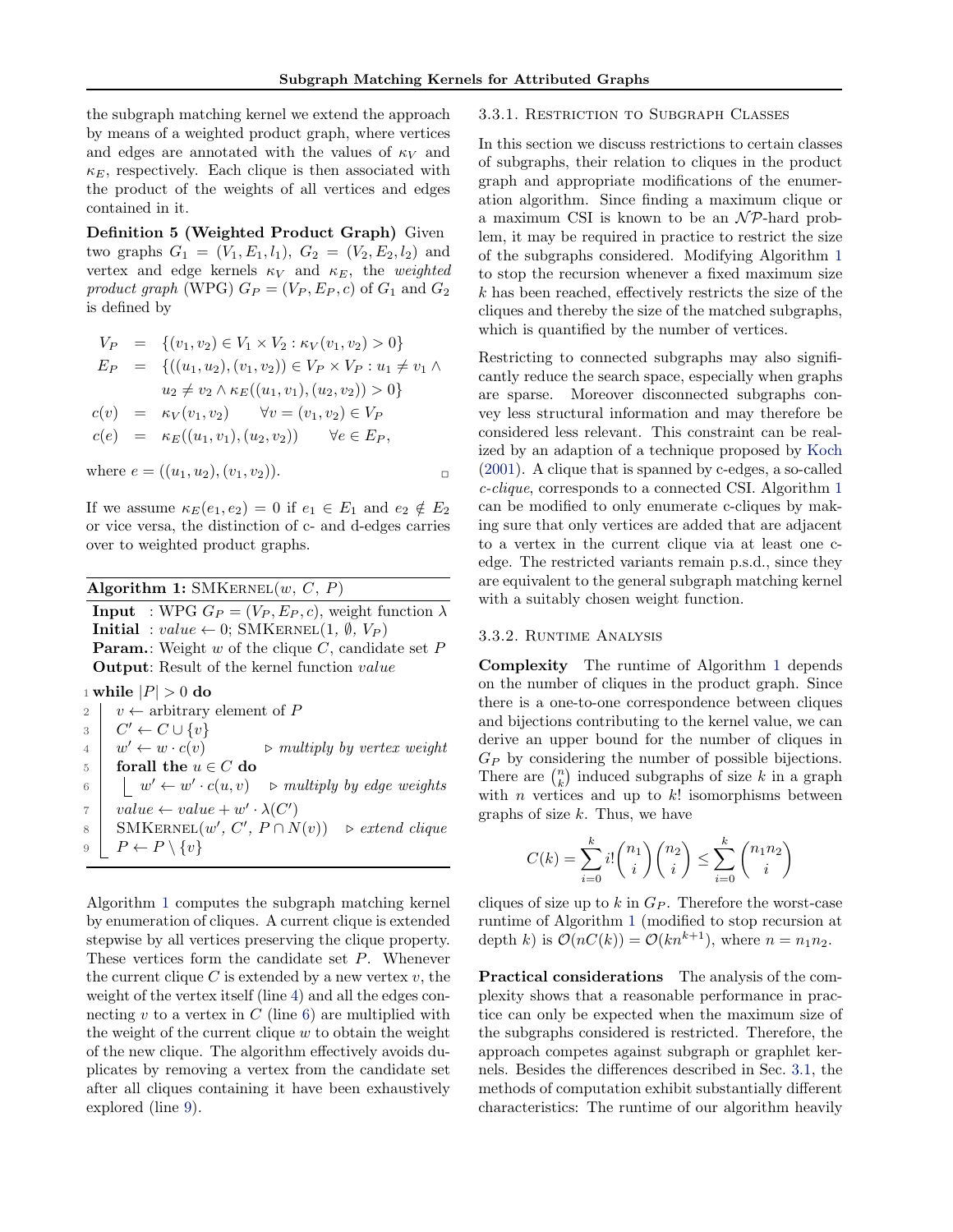depends on the number of allowed mappings of subgraphs. For instances with diverse labels in combination with a restrictive vertex kernel (e.g. Dirac kernel) the size of the product graph is typically substantially reduced, such that  $|V_P| \ll |V_1| \cdot |V_2|$ . In a similar way diverse edge labels may diminish the number of edges. Due to d-edges sparse graphs tend to have dense product graphs and contain a large number of cliques. However, in this case the number of enumerated cliques can be significantly reduced by restricting to c-cliques.

The computation of subgraph kernels is based on explicit mapping into feature space. While this is beneficial for certain datasets, the number of subgraphs quickly becomes very large for graphs with diverse labels rendering explicit mapping prohibitive [\(Sher](#page-7-0)[vashidze et al.,](#page-7-0) [2009\)](#page-7-0). Furthermore, subgraph kernels are not applicable to attributed graphs. In these respects, our approach is complementary to subgraph kernels and shows promise for instances for which these approaches fall short.

## 4. Experimental Evaluation

### 4.1. Method & Datasets

We performed classification experiments using the C-SVM implementation LIBSVM<sup>2</sup>. We report mean prediction accuracies as well as standard deviations obtained by 10-fold cross-validation repeated 10 times with random fold assignment. Within each fold the parameter C was chosen from  $\{10^{-3}, 10^{-2}, ..., 10^{3}\}$  by cross-validation based on the training set.

We compared the subgraph matching kernel (SM and CSM with connection constraint) to kernels based on fixed length random walks (FLRW) and tree patterns<sup>3</sup> (TP), both supporting attributed graphs. Our implementation is similar to the efficient dynamic programming approach proposed by [Harchaoui & Bach](#page-7-0) [\(2007\)](#page-7-0). Furthermore, we compare to the Geometric Random Walk (GRW), Shortest Path (SP), Weisfeiler-Lehman Subtree (WL) and Weisfeiler-Lehman Shortest Path (WLSP) kernel. WLSP is similar to NSPDK recently proposed by [Costa & De Grave](#page-7-0) [\(2010\)](#page-7-0).

These graph kernels can be tuned by several parameters. The maximum size of (C)SM was chosen from  $k \in \{1, 2, \ldots, 7\}$  and a uniform weight function was used. FLRW was computed for walks of length  $l \in$  $\{1, 2, \ldots, 8\}$  and the parameter  $\lambda$  for GRW was cho-

sen from  $\{10^{-5}, 10^{-4}, \ldots, 10^{-2}\}$ . For TP we used a uniform weight  $\lambda$  chosen from  $\{10^{-5}, 10^{-4}, \dots, 10^{-2}\}$ with height  $h \in \{1, 2, 3, 4\}$ . The number of iterations of WL/WLSP was chosen from  $h \in \{0, 1, \ldots, 5\}.$ All parameters were selected by cross-validation on the training datasets only. As remarked before [\(Wale](#page-7-0) [et al.,](#page-7-0) [2008;](#page-7-0) [Costa & De Grave,](#page-7-0) [2010\)](#page-7-0) kernels using features of different size are typically biased towards large features. Therefore, we also normalized kernel values separately for each feature size where applicable. Since the runtimes may depend on the selected parameters, we report the time required to compute a complete Gram matrix for each dataset using parameters frequently selected by the optimization process.

For a fair comparison all kernels were adapted to take vertex and edge labels into account and implemented in Java. For the pharmacophore kernel (PH) we used the implementation provided by the authors<sup>4</sup>. Experiments were conducted using Sun Java JDK v1.6.0 on an Intel Xeon E5430 machine at 2.66GHz with 8GB of RAM using a single processor only.

Graphs with simple labels We employed benchmark datasets containing molecules<sup>5</sup> and proteins: The MUTAG dataset consists of 188 chemical compounds divided into two classes according to their mutagenic effect on a bacterium. The PTC dataset contains compounds labeled according to carcinogenicity on rodents divided into male mice (MM), male rats (MR), female mice (FM) and female rats (FR). Molecules can naturally be represented by graphs, where vertices represent atoms and edges represent chemical bonds. We have removed explicit hydrogen atoms and labeled vertices by atom type and edges by bond type (single, double, triple or aromatic).

We have obtained the dataset ENZYME from [Borg](#page-6-0)[wardt et al.](#page-6-0) [\(2005\)](#page-6-0), which is associated with the task of assigning 600 enzymes to one of the 6 EC top level classes. Vertices represent secondary structure elements (SSE) and are annotated by their type, i.e. helix/sheet/turn. Two vertices are connected by an edge if they are neighbors along the amino acid sequence or one of three nearest neighbors in space. Edges are annotated with their type, i.e. structural/sequential.

Attributed graphs Benchmark datasets containing attributed graphs are less wide-spread. We used the ENZYME dataset adding an attribute representing the 3d length of the SSE in  $\AA$  to each vertex. The vertex kernel was defined as the product of a Dirac kernel

 $^2$ <http://www.csie.ntu.edu.tw/~cjlin/libsvm>

<sup>&</sup>lt;sup>3</sup>The definition by Ramon & Gärtner [\(2003\)](#page-7-0) is vague regarding subtrees without children. We require subtrees to have at least one child, see (Mahé  $&$  Vert, [2009\)](#page-7-0) for a detailed discussion of this issue.

<sup>4</sup>ChemCPP v1.0.2, <http://chemcpp.sourceforge.net> <sup>5</sup>Both datasets are widely used (see, e.g., [Kashima et al.,](#page-7-0) [2003\)](#page-7-0) and can be obtained from <http://cdb.ics.uci.edu>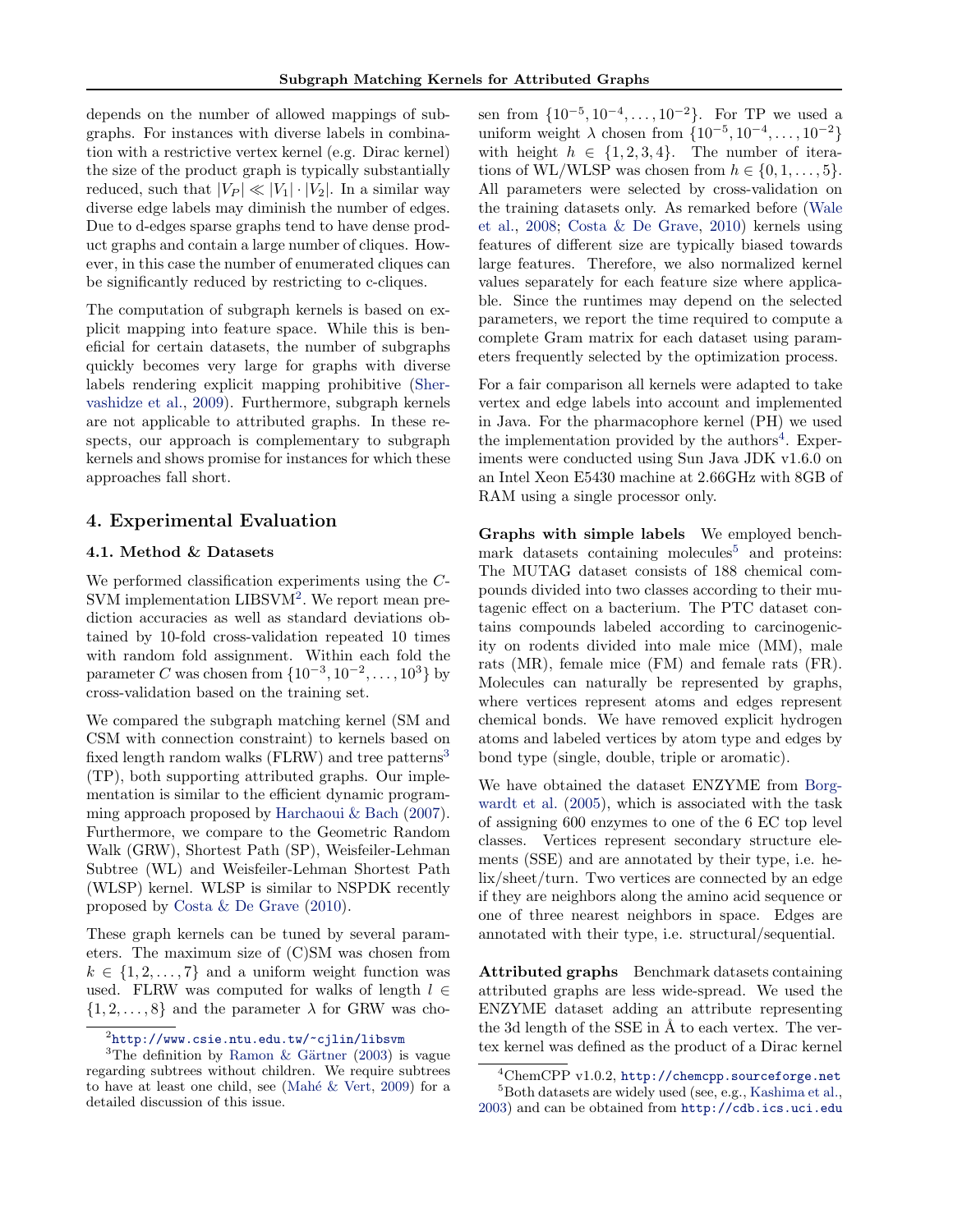<span id="page-6-0"></span>on the type attributes and the Brownian bridge kernel with parameter  $c = 3$  originally used on the length attribute, see (Borgwardt et al., 2005). The edge kernel remains a Dirac kernel on the type attribute.

Further classification problems were derived from the chemical compound datasets BZR, COX2, DHFR and ER which come with 3D coordinates, and were used by Mahé et al. [\(2006\)](#page-7-0) to study the pharmacophore kernel. We generated complete graphs from the compounds, where edges are labeled with distances<sup>6</sup> as described in Sect. [3.2](#page-3-0) and vertex labels correspond to atom types. We used a triangular kernel to compare distances defined by  $k(d_1, d_2) = \frac{1}{c} \cdot \max\{0, c - |d_1 - d_2|\}$  and chose c from  $\{0.1, 0.25, 0.5, 1.0\}$  by cross-validation.

#### 4.2. Results & Discussion

The classification accuracies and runtimes are summarized in Tables [2](#page-7-0) and [3.](#page-7-0) In terms of classification accuracy on graphs with simple labels no general suggestion which kernel performs best can be derived. CSM performs best on FM, where walk-based kernels perform slightly worse. For the multiclass classification problem ENZYME with simple labels CSM yields results comparable to WL and WLSP, while others perform worse. This observation also holds for ENZYME with attributes, where WL and WLSP can no longer be applied. All approaches benefit significantly from the additional vertex annotations, which indicates the importance of attributes, and CSM reaches the highest classification accuracy. On molecular distance graphs we observed that SM performs best in two of four cases and competitive on the other datasets. However, the differences here are rather small. Mahé et al. [\(2006\)](#page-7-0) suggested to extend the pharmacophore kernel to take more than 3 points into account. At least for the instances we have tested, we observed that this does not lead to a significant increase in classification accuracy. Nevertheless, this might prove useful where more complex binding mechanism must be considered.

The runtime results on graphs with simple labels clearly show that computation schemes based on explicit mapping outperform other approaches. These all lie in the same order of magnitude and CSM is slower than FLRW and TP. For attributed graphs SP no longer allows explicit mapping. This leads to a considerable increase in runtime of SP on the ENZYME dataset, where it is now the slowest of the four tested approaches, while the other kernels noticeably benefit from the sparsity introduced by the vertex kernel taking the length attribute into account. TP could not

be employed to molecular distance graphs, since the runtime to compute a Gram matrix here exceeded 24h even for the most restrictive edge kernel with  $c = 0.1$ . This can be explained by the fact that this class of graphs contains vertices with large sets of matching neighbors, all subsets of which are considered by TP. The runtime of PH also is very high rendering the approach infeasible for large datasets. We observed that the runtime of SM increased with the parameter  $c$ , which is as expected, since the product graph becomes more dense when the threshold parameter is raised. Therefore, we have also compared the runtime of PH and SM both using a Gaussian RBF kernel to compare distances, which leads to a very dense product graph. We found SM to be nevertheless approximately five times faster than PH, suggesting that our method of computation is superior in general. We also compared CSM to SM and observed that CSM is significantly faster on sparse graphs, while still reaching a comparable prediction accuracy.

## 5. Conclusion & Future Work

We have proposed a new graph kernel, which takes complex graph structures not containing repeated vertices into account and supports attributed graphs without restriction. The experimental evaluation shows promising results for attributed graphs from chem- and bioinformatics. Improving the runtime for large-scale datasets and large graphs remains future work. However, our approach already works well in practice for medium-sized graphs, large graphs when vertex and edge kernels are sparse, or when restricted to small or connected subgraphs. Thus, we believe subgraph matching kernels are a viable alternative to existing approaches for attributed graphs.

## Acknowledgments

We would like to thank Karsten Borgwardt and Nino Shervashidze for providing their kernel implementations and datasets. Nils Kriege was supported by the German Research Foundation (DFG), priority programme "Algorithm Engineering" (SPP 1307).

## References

- Borgwardt, K.M. and Kriegel, H.-P. Shortest-path kernels on graphs. In Proc. ICDM, pp. 74–81, 2005.
- Borgwardt, K.M., Ong, C.S., Schnauer, S., Vishwanathan, S.V.N., Smola, A.J., and Kriegel, H.-P. Protein function prediction via graph kernels. Bioinformatics, 21 Suppl 1:i47–i56, 2005.

<sup>&</sup>lt;sup>6</sup>These distances were directly used for SP, which then reduces to a kernel basically comparing edges.